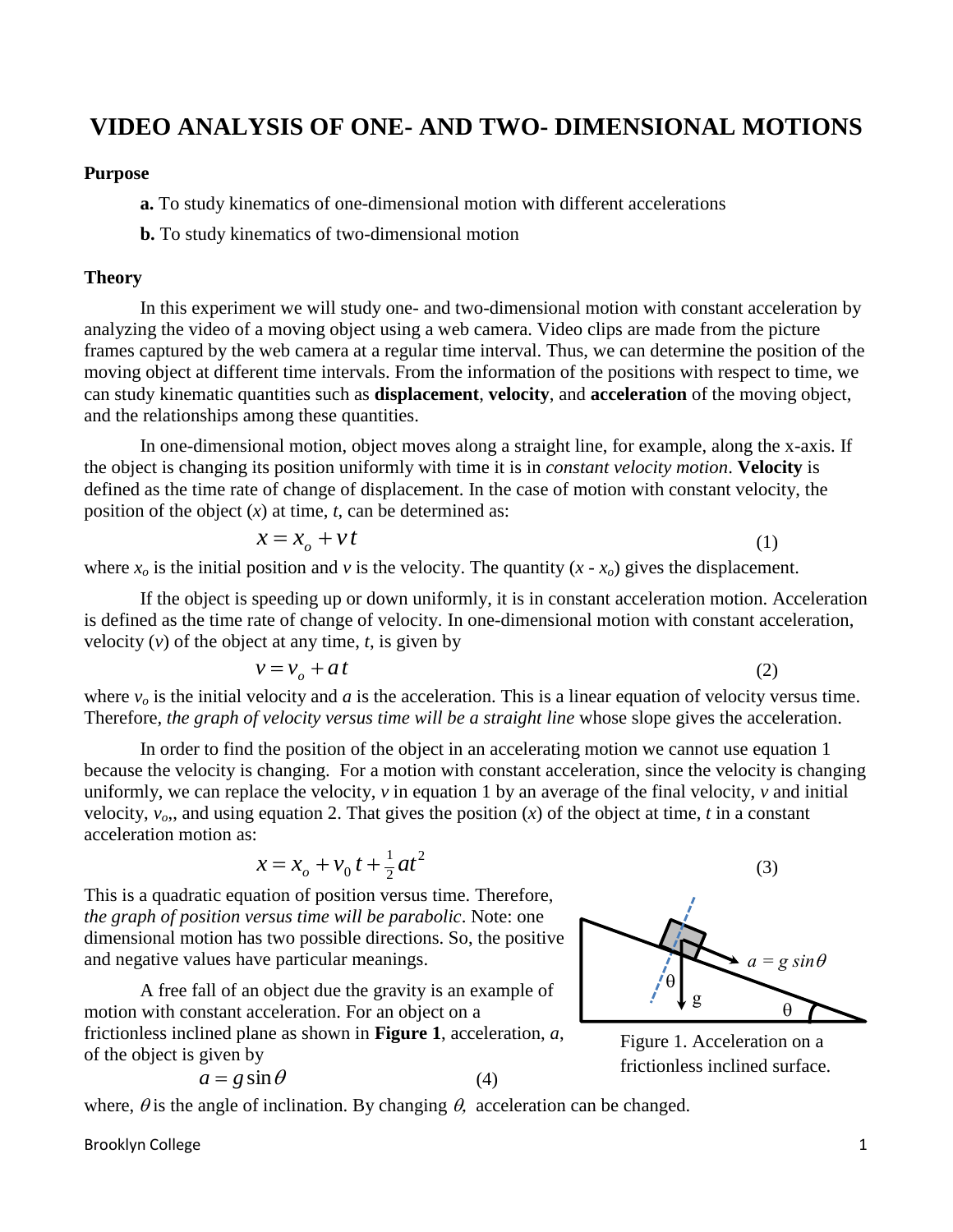We will also study kinematics of two-dimensional motion. Two-dimensional motion can be considered as the combination of two one-dimensional motions along mutually perpendicular directions such as along the x-axis and y-axis. Projectile motion is a good example of two-dimensional motion. In the absence of air resistance, a projectile moves with constant velocity along horizontal direction (or xaxis) whereas it moves with constant acceleration of *g* (directed downward) along vertical direction (or y-axis). We will study two-dimensional motion similar to a projectile motion of an object on the surface of air table that will have constant acceleration of  $a = g \sin \theta$  along the direction of inclination and no acceleration perpendicular direction to it.

#### **Apparatus**

Air table with blower, puck, meter stick, rectangular wooden block, webcam, and computer with Logger Pro software.

#### **Description of Apparatus**

This experiment is performed with a puck on an air table as shown in **Figure 2a**. The air table is essentially a box with many small holes on the top surface. An air blower supplies air into the box through a pipe connected to the box. The air coming out from the several holes makes the surface 'frictionless'. When the puck is placed on the air table the puck floats on those small air fountains, which reduces the friction. Thus the motion of the puck on the air table can be considered as motion on frictionless surface. A webcam is placed over the air table. The webcam records the video which is essentially the pictures of the moving puck captured at a regular time interval. We will use the picture frames to determine the positions of the puck at different times and analyze its motion.







As shown in the geometry in the **Figure 2b**, by measuring the height of the edges of the table and the length of the table, the angle of the inclination can be calculated as

$$
\sin \theta = \frac{H - h}{l} \tag{5}
$$

where *H* and *h* are the heights of the upper and lower edges of the table, and *l* is the length of the table.

Brooklyn College 2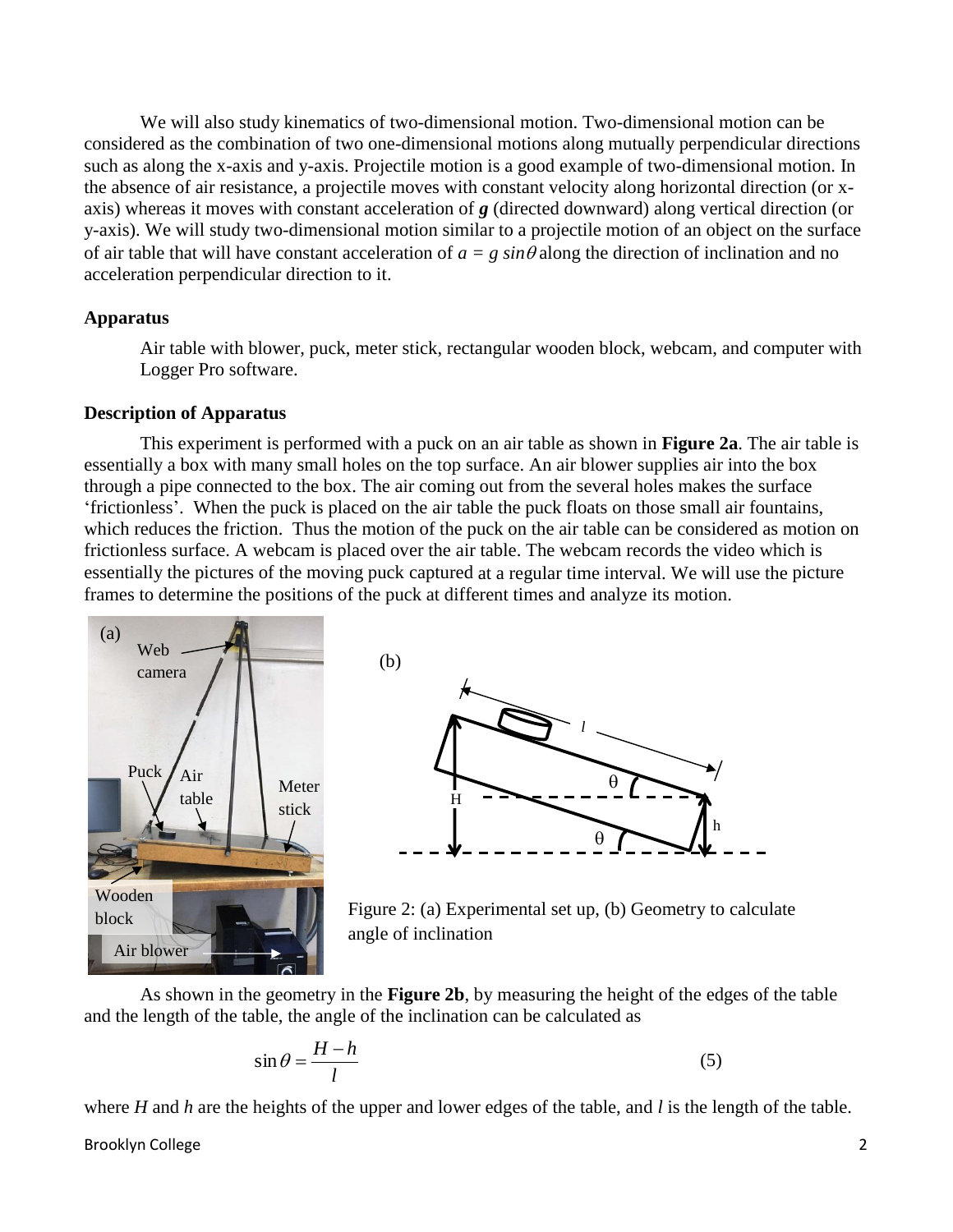#### **Procedure**

**Getting Ready:** Before starting the experiment make sure the air table is leveled. Put the puck at the center of the table and turn on the blower. If the table is leveled, the puck should remain motionless or move very slowly. Otherwise, level the table by adjusting the screws at the bottom of the table. Turn off the blower.

The computer should already be turned on. Open Logger Pro program. An empty graph will show up with a blank table on the left side of the window. On the menu bar, click 'Insert' and select 'Video Capture'. Video Capture window should show the image of the whole top surface of the air table. If the air table doesn't fit in the window, ask the instructor to assist.

#### **Part I. Puck sliding down freely**

- 1. You are given a rectangular block that has three different heights on its sides. Put the smallest height of the rectangular wooden block under the center leg of the table edge. Measure the height of the edges and length of the table to calculate the angle of inclination.
- 2. Put the meter stick with two marks separating by 0.5 m apart along the edge of the table. This will be used to establish the scale for the video pictures. Put the puck near the middle of the higher end of the table and under the string at the border. The string should hold the puck.
- 3. Turn on the blower. Click on 'Start Capture' and when it is replaced by 'Stop Capture' gently lift the border string to release the puck. The webcam should be recording a video while the puck is sliding down. Click 'Stop Capture' when the puck hits the lower border string. Turn off the blower and close the Video Capture window.
- 4. You should have the video of the puck in a small frame in the Logger Pro window. Enlarge the frame size by dragging by the centers or corner of the edges. Play the video to see what you have. The icons:  $\blacktriangleright$ ,  $\blacksquare$ ,  $\blacktriangleright$   $\blacktriangleright$ ,  $\blacktriangleleft$  on the bottom of the frame mean 'play', 'stop', 'move to the first frame', 'move forward frame by frame', and 'move backward frame by frame' respectively. Set the video at the frame where you wish to start analysis.
- 5. **Calibration of length:** Click on the icon ○◦○► 'Enable/Disable' video analysis at the bottom on the right. A column of tool icons will appear on the right side of the frame. Click on 'Set
	- Scale' (fourth from top). Now, bring the cursor on the frame to a mark on the meter stick, hold the mouse button and drag cursor to the other mark and release the button. Scale window will show up. Type 0.5 (it is the distance between the marks) and click 'OK'. The scale is set.
- 6. Click on 'Add Point' (second from top). The cursor will appear as  $+$  sign. In the first picture frame, bring the cursor to a particular point such as center of edge of the puck and click the mouse. It will add coordinates (X and Y) and corresponding time in the table as well as points on the graph, and then advances to the next frame. Figure 3: Screen shot while adding points

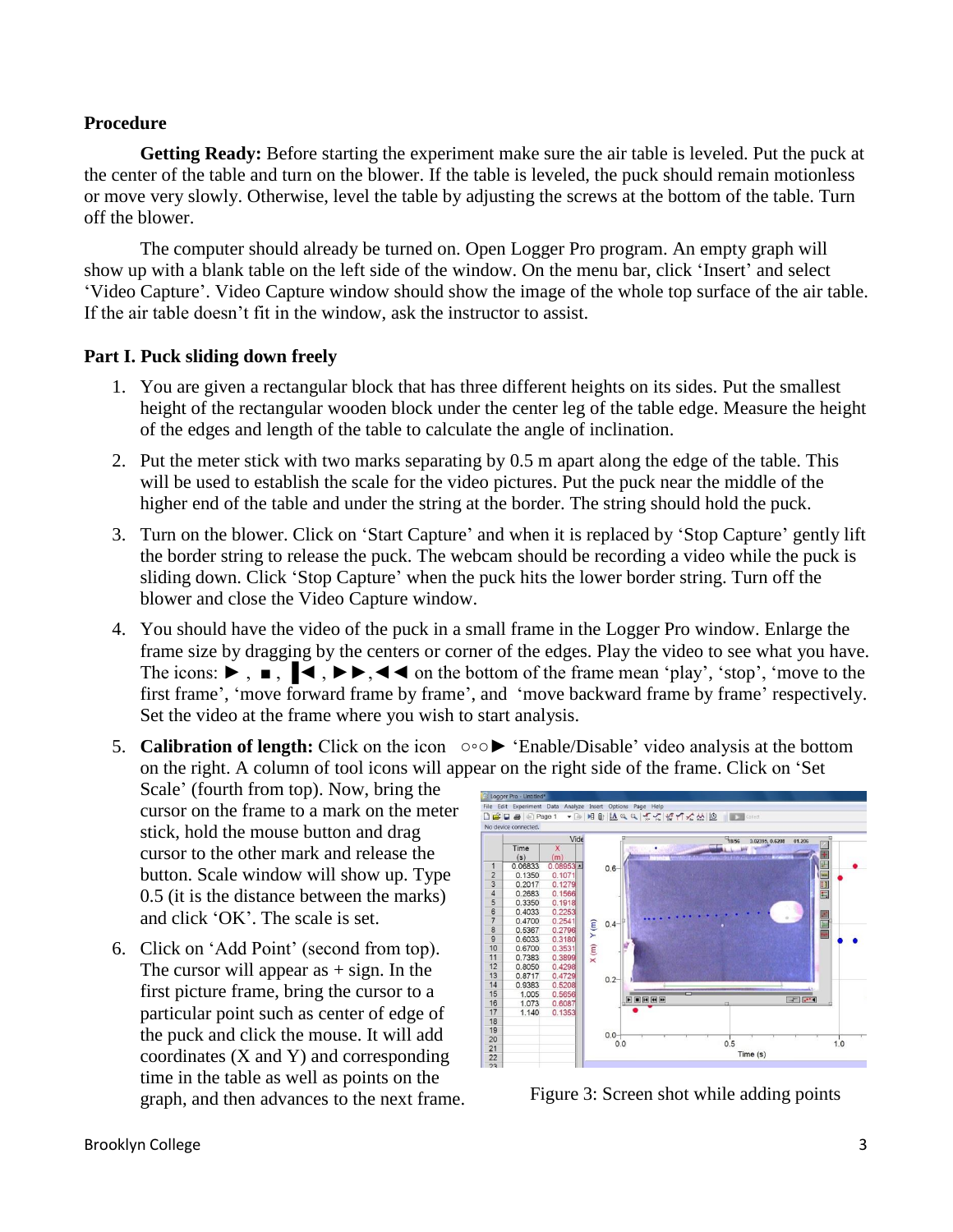Again bring the cursor to the same point of the puck and click. Continue until you have recorded for all the frames in your analysis, i.e. before the puck hits the bottom border string. In the table you can also see calculated values of X and Y components of velocities.

What is the time interval of the frames? How many frames are captured in 1 second?

- 7. The program takes lower left corner as the origin. You can assign a particular position as origin. Click on 'Set Origin' (third tool from top). Move the cursor on the point where you choose as the origin and click at the center of the puck (It could be the first point). Click on the graph area under the frame and we have *the graph of position X and Y vs. Time*. What is the nature of the position  $(X)$  and  $(Y)$  versus time graphs? Does it make sense according to equation 3?
- 8. **Analysis of the graph:** Since it is one-dimensional motion you need either X or Y on the vertical axis in the graph. If X coordinates are changing, you can replace the graph of Y by X velocity. Right click on Y in the vertical axis and choose X-Velocity. You will get the graph of X and Xvelocity versus time graphs. (You can also change it from menu bar of the window. Click 'Experiment' choose 'Graph Options' and then select 'Axes Options' and choose X and X-Velocity in Y-Axis Columns, and click 'Done'.) Change the scale of the graph if needed. You may use 'Autoscale' or go back to 'Graph Options' →Axes Options, and manually insert the range of the scale to display all the points and click 'Done'.

Now, on the graph, highlight the portion of the graph to analyze using the mouse (You may exclude the points near the border which may not fit well). In the menu bar, click 'Analyze' and select 'Linear' for velocity versus time graph. For position versus time graph, select 'Curve Fit' and choose quadratic function. Click 'Try fit'. Check if the fitted line coincides with experimental points, and click 'OK'. Next to the graph a small window will appear with equation and values for the coefficients. Compare the fitting equations with Equation 2 or 3 to know what the values of the coefficients are.

What do you get from the coefficient, A, by fitting velocity versus time graph? What do you get from the coefficient, A, by fitting position versus time graph? Write down the quantities from the fitting in the data sheet.

- 9. Print or save the Graph for your report. (You may include your name and comments like height of the wooden block in the Printing Options). You need only one graph from one of the trials.
- 10. Change the height of the wooden block under the leg to *intermediate height to increase the angle of inclination.* Measure the heights of the edges and write down the heights on the data sheet.
- 11. Repeat the steps 2 to 8 for this inclination.
- 12. Repeat the trial by changing the height of the wooden block under the leg to *maximum height.*

## **Part II. Puck moving up and down**

In this part of the experiment, you are going to study the motion of the puck while it is moving up from the bottom the table and coming back to the bottom.

13. Change the wooden block under the leg to intermediate height of the block. Follow the steps in Part I. In this experiment, you are releasing the puck from the higher edge of the table as in Part I, but the video frames you are going to use for the analysis are *after it bounced from the lower*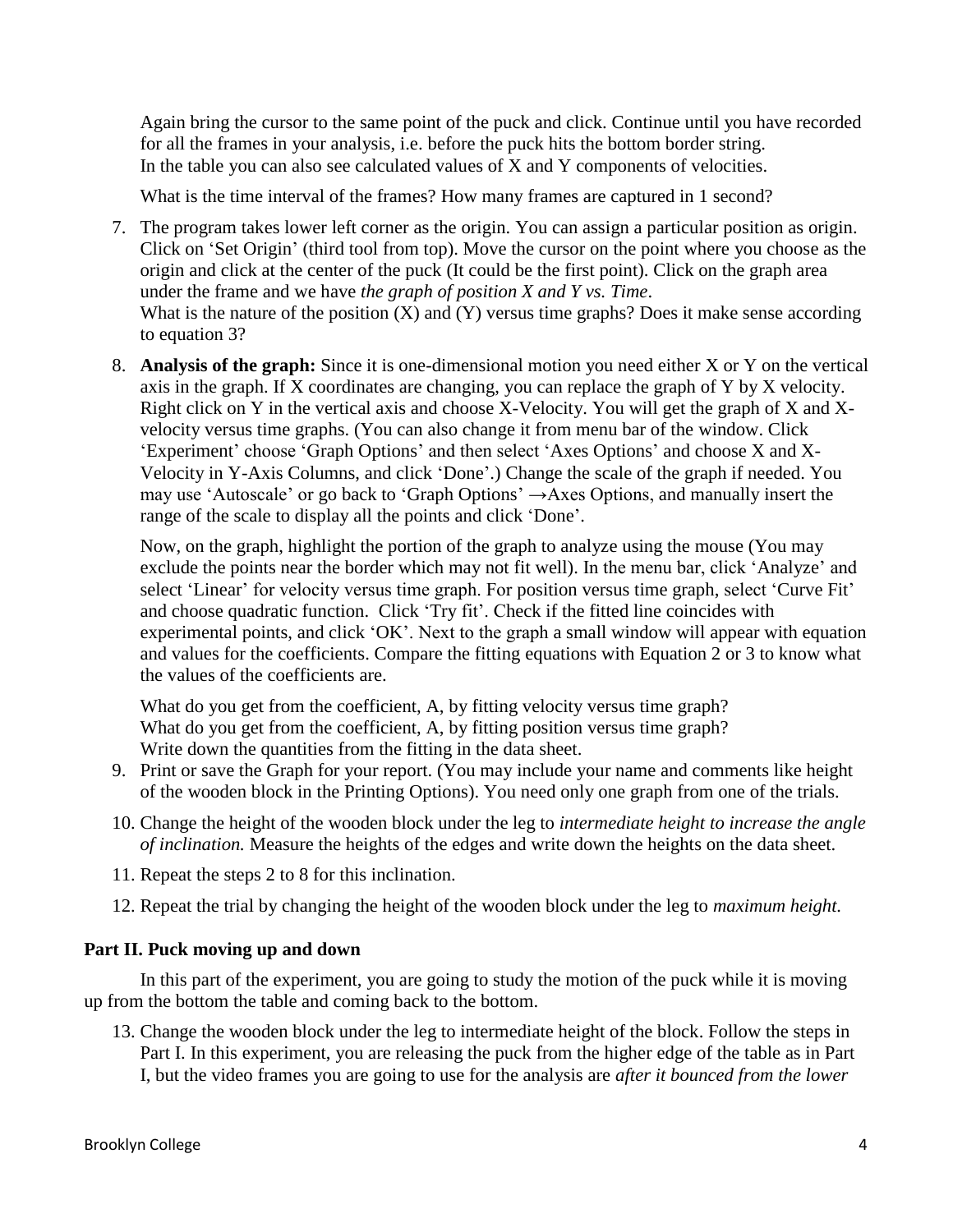*string and before it hits the lower string again*. So, click 'Stop Capture' after the puck hits the lower border string second time.

#### **Part III. Two-dimensional motion of the puck**

In this part of the experiment, you are going to launch the puck as a projectile on the air table. You need to analysis the kinematic quantities in both directions.

14. Change the height of the wooden block under the leg to *the largest height*. Practice launching the puck with different velocities until you can launch it reliably with an initial velocity such that it moves in a trajectory covering a significant fraction of the air table. It should reach about  $\frac{3}{4}$  of the way up the table and travel at least half the width of the table. Once you are comfortable in launching the projectile, capture the motion of the puck and analyze it as in Part I. Initial frame to analyze should be when the puck is off your hand.

In this part of the experiment, you need to analyze graphs of position, X and X-velocity versus time, and position Y and Y-velocity. Print or save both graphs and include in your report.

How do position X and X-velocity change with respect to time?

How do position Y and Y-velocity change with respect to time? Why are the graphs different?

#### **Computations**

In table 1 for part I, calculate sine of the angle of inclination for all trials.

Determine the acceleration of the puck on the inclined air table from the fitting values of from the graphs of position and velocity.

Calculate the value of acceleration due to gravity using acceleration and angle of inclination using Equation (4). Compare the average experimental value of the acceleration due to gravity with  $g =$  $9.80 \text{ m/s}^2$ . Calculate the percent error.

Discuss the graph of position versus time and velocity versus time for all three parts of the experiments. Explain the physical significance of the values of the coefficients obtained by graph fittings.

#### **Questions**

- 1. In part I, instead of releasing the puck in the beginning of the motion, if it was pushed downward, how do the position and velocity curve vary? Will the acceleration increase or decrease?
- 2. At the highest position of the puck in Part II, velocity is zero. Is the acceleration zero? Explain your answer.
- 3. If the air table is placed horizontal and leveled, and the puck is pushed gently, what will be the nature of the graphs of position, velocity and acceleration versus time?
- 4. Which of the angle inclinations of the air table (large or small) has better agreement to the acceleration due to gravity, g, in your experiment? Explain the reasons.